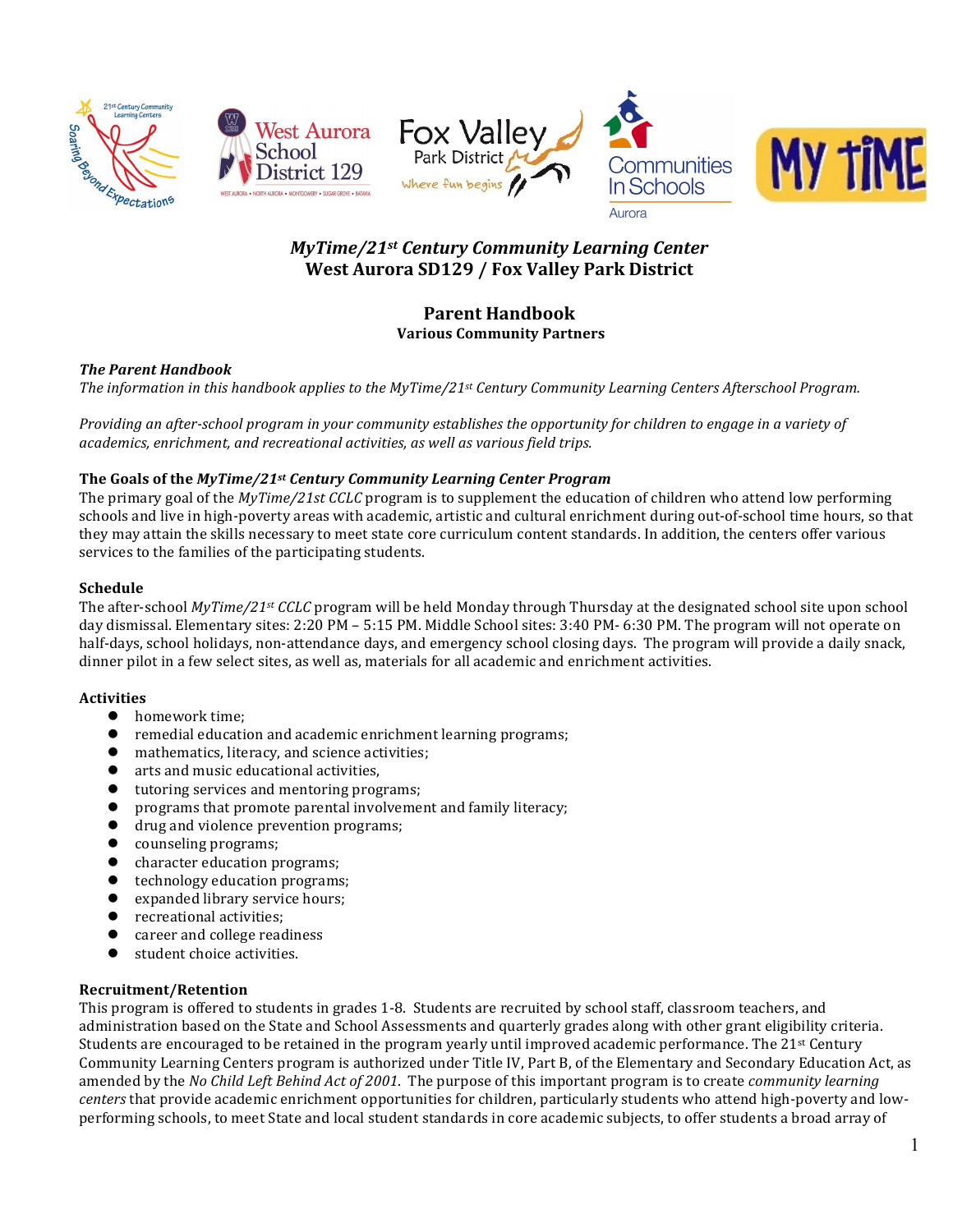enrichment activities that can complement their regular academic programs, and to offer literacy and other educational services to the families of participating children.

# **Target Enrollment and Student Recruitment**

Each site will target students in grades 1-5 or 6-8 demonstrating the greatest need for after-school services based on the following criteria:

Families who qualify for free/reduced meals;

Students residing in single parent and/or foster homes;

Students repeating a grade level or required course;

Students who do Not Meet Standards on State Assessment in any content area;

Students who demonstrate weakness in any content area;

Students who have truancy concerns;

Students with needs for additional academic support, tutoring, mentoring;

Students who are English language learners;

Students who demonstrate little or no interest in school asdetermined through recommendations by school counselors, principals, assistant principal, parents, or teachers.

Student enrollment forms are sent home with each student prior to the program's start date. After an initial enrollment period of two -three weeks, registration will be open to all students currently enrolled in the targeted grade levels with West Aurora School District that meet eligibility criteria pending available space.

The targeted enrollment will be 80 students at the elementary schools and 80 students at the middle school unless otherwise indicated with a Program Amendment (and subsequent approval) by the 21<sup>st</sup> CCLC Division of the Illinois Department of Education. 

# **Procedures for Student Recruitment and Retention**

The following procedures will be implemented in an effort to successfully recruit andretain students in the  $MvTime/21^{st}$   $CCLC$ *Program* throughout the program's initial implementation in September 2013 for FVPD grantee and January 2015 for SD129 grantee and subsequent program years.

Students, parents, community members will be informed of the program's implementation via news articles in school newspapers, school conferences, school events, flyers, and/or announcements at afterschool -hourevents.

Parents will be notified of student eligibility for participation in the 21<sup>st</sup> CCLC Program through student registration forms and a letter from the Program Director.

Student eligibility will be based on the criteria outlined in the program application of students at risk of not meeting proficiency levels and family income levels (participation in the free/reduced federal food program) and by speaking with teachers and families about student's needs. Priority is given to students identified with educational difficulties (e.g. retention, low test scores, poor attendance, non-graduation risk) or other needs determined by the school principal and individual teachers. All recruitment strategies are translated into languages most appropriate for the parents and families.

# **Enrollment Forms**

It is required that each participating student in attendance has a completed enrollment form on file prior to starting the  $MyTime/21$ <sup>st</sup> *CCLC* program. No student will be allowed to stay for any reason unless the forms are signed and completed by parent or guardian.

# **Eligibility**

The program is designed to provide academic opportunities and activities to students, targeting those most in need of academic assistance, in low performing, high-poverty schools: Freeman, Greenman, Nancy Hill, McCleery, Herget, Hall, Nicholson, Smith, Jefferson, and equitable services to private and public school students and their families. Students, teachers, and other educational personnel are eligible to participate in *MyTime/21st CCLC* programs on an equitable basis.

# **Homework Time**

The after-school program will provide a quiet space and time for students to work on their homework. Tutoring will be available to help if students have questions or need guidance. We will do our best to ensure that students spend time on their homework, but we do not guarantee that all homework assignments can be completed during the program time due to the other ongoing partner activities and scheduled programs.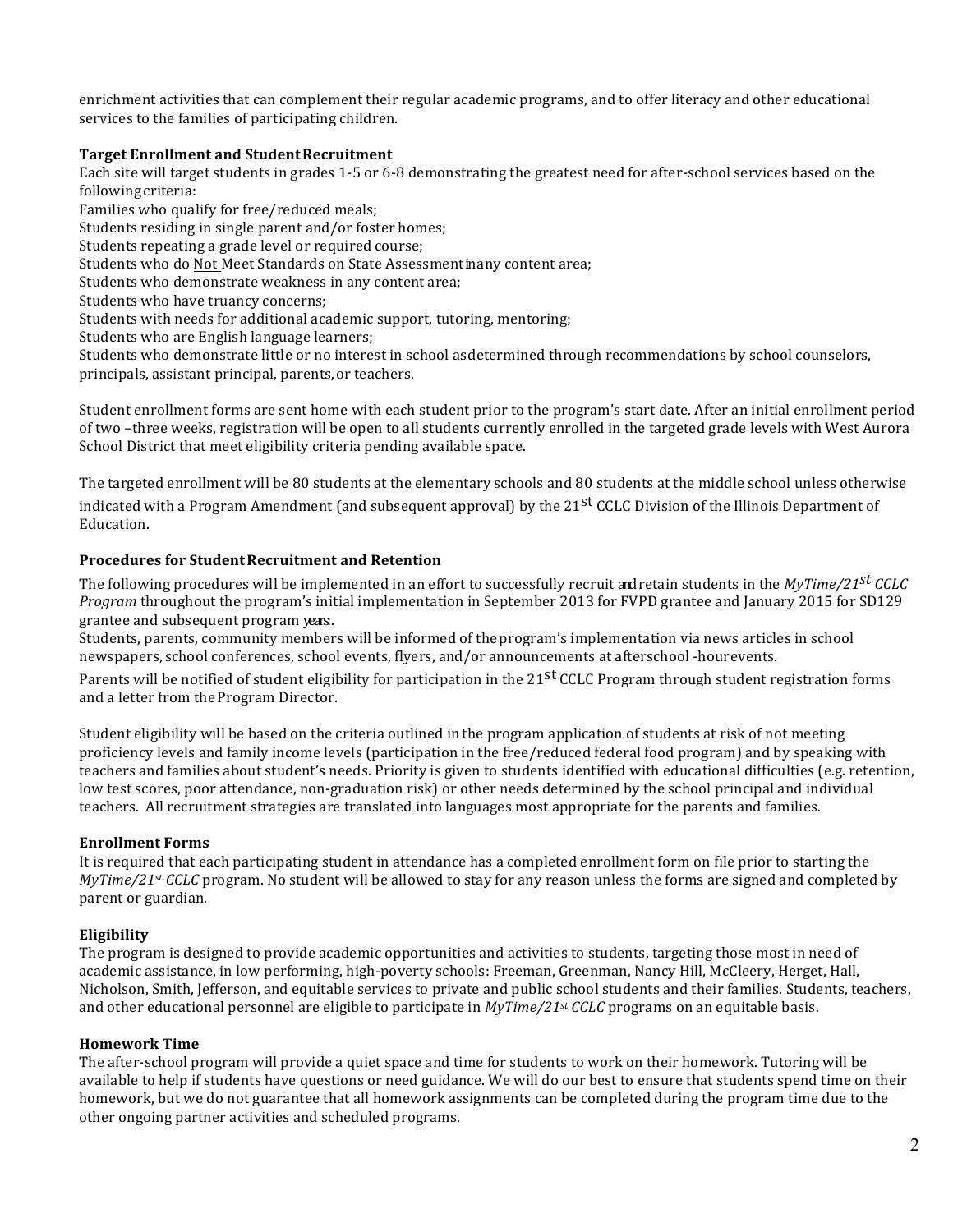# **Attendance Policy**

The *MyTime/21<sup>st</sup> CCLC Program* is an instructional program that includes a number of enrichment activities. Thus, an abundance of students would like the privilege to attend such a program. It is for this reason that students may be temporarily excused from after-school due to: illness or a health condition; a religious observance when requested in writing by the student's parents; other after-school activities; or family emergencies. However, once a student has four or more total unexcused absences in a given quarter, parents/guardians will be notified. Staff will maintain daily student attendance, which is to be provided to the Evaluation Team as part of grant requirements for annual reporting. The evaluation team will maintain attendance records.

Days not in attendance because of official suspension of expulsion shall not be counted toward the *MyTime/21<sup>st</sup> CCLC* Program attendance. Students placed on hospital/homebound program due to extenuating circumstances shall be considered present in accordance with the policies and procedures governing the administration of the hospital/homebound program. However, the parent should make contact with the Site Coordinator(s) and/or Program Director for consideration of continued participation in the *MyTime/21<sup>st</sup> CCLC* Program. If a student is present in the class for at least 30 minutes, the student is considered present for after-school instruction.

Daily attendance is taken when students comes to the after-school program. Students must be responsible for coming straight to the program after-school is dismissed. If a student is involved in after-school activities (SES, scouts, sports, etc.) and will be arriving late to the program, please let the Site Coordinator know. Regular attendance and punctuality are essential for safety and best outcomes.

Research has linked the benefits from after-school programs to regular attendance over months and even years. If you enroll your student in our after-school program, it is with the understanding that they should attend on a regular basis. Parents should help their student keep track of the days they are scheduled to come to the after-school program. **Students must attend a minimum of 3 days per week.** Under grant requirements, students must be in attendance for a minimum of 30 days to be eligible as a regular attendee in the program.

# **Visitors Procedure**

Visitors must report to the school office immediately upon arriving on campus and secure a visitors pass. State issued ID cards are required and all community partners must provide confirmation that a background check has been completed. The site coordinator will be on-site during *MyTime/21<sup>st</sup> CCLC* hours of operation.

# **Sign-Out/Pick-Up Policy**

When your student is picked up, they must be signed out for the day. Only authorized individuals will be able to sign out students, and they will be required to show identification. Only persons designated in writing on enrollment form and emergency contacts listed in eschool will be permitted to sign a student out. This is for the protection of the student, and we will enforce this rule. The staff will question people we do not know and will check their authorization/identification to pick up your child.

If someone whose name is not on the authorization sheet will be picking up your student, we must have your **permission to release vour student from the program.** We may choose to confirm this with a phone call to you at home or work. Thus, it is vital that emergency information is kept current. Student safety is our primary concern.

# After three late pick-ups (Elementary- 5:30 PM or later, Middle School- 6:30 PM or later) students may be released from the program.

# **Supervision Policy**

All students served in the  $21^{st}$  *CCLC/MyTIme* program will be supervised at all times by program staff.

# **Custodial Agreements**

If there are custody issues involving your student, you must provide the site with court papers at the time of registration indicating who has permission to pick up the child. The program may not deny a parent access to their child without proper documentation. If custody changes, the parent is required to notify the program and provide a copy of the changes.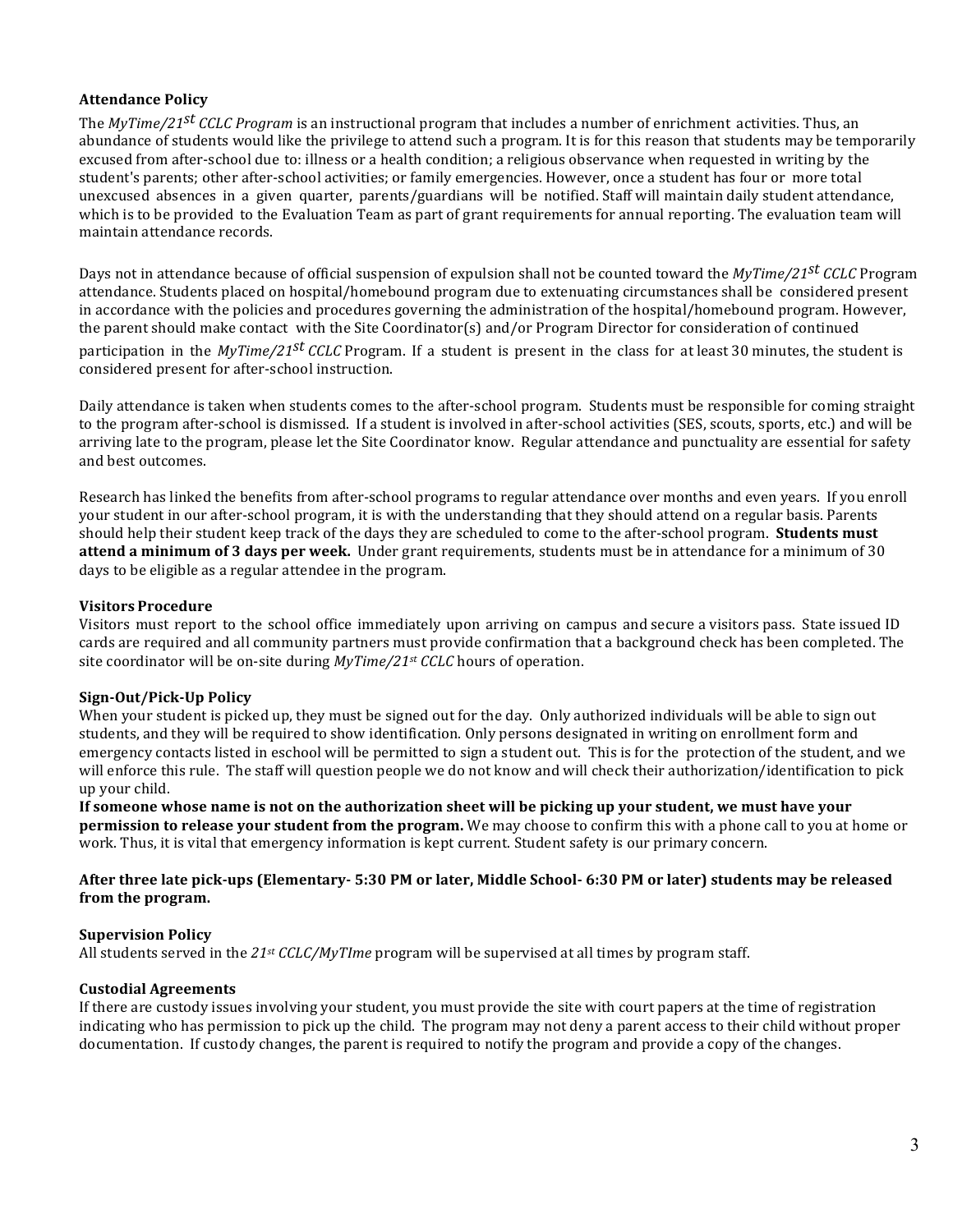# **Transportation**

Parents and guardians are required to pick up their students at school promptly at the end of the program. If you student takes the West Aurora School District 129 Bus home, the transportation and guidelines form must be completed before a student may take the bus home. Bus service is only offered to eligible program sites.

# **Incentives and Retention of Students**

Weekly/monthly incentives and other motivating activities will be offered based on student and family attendance. Attendance is kept for all programming. Students make conscious decisions about their activities and behaviors and have input about program content, scheduling, and program operations through surveys, informal questioning, and focus groups staff will support youth in understanding their roles and responsibilities in the *MyTime/21st CCLC program*. Staff will ensure youth have opportunities to develop and engage in a variety of relationships with a variety of peers and adults. Provide a safe place that does not tolerate, accept, or support violence and aggression. Protect individuals from bullying due to sexual orientation, ability, gender, or ethnicity. Provide field trips and special events as incentives and rewards for program attendance. Staff will create a culture of high participation and provide various attendance awards, recognitions, pins, badges, etc., that are consistent with the background and culture of the individuals. Staff will appoint or elect experienced students to leadership roles in the program and create a systematic program of contacting dropouts to determine their reasons for leaving.

# **Parent/Family Engagement**

Parents and guardians are encouraged to participate in  $MyTime/21^{st}$  *CCLC* program and West Aurora School District 129 programs and activities whenever possible. It is to your student's benefit to be involved in their education and afterschool activities. If you have particular programs or areas of interest, please share them with site coordinators, parent liaison, or school teachers and we will do our best to look into expanding parent opportunities. We offer several services, programs, and activities for parents throughout the school year including:

- Parent Leadership Series monthly offerings for SD129 parents and guardians (various topics/themes)
- *MyTime/21st CCLC* Parent Events
- Parent/family program shadowing
- Local resources, tours, and informational sessions during  $MyTime/21^{st}$  *CCLC* program hours
- Opportunities to get involved with other families in the community.

Parents are also encouraged to:

- Participate in activities and programs that support the education of their child.
- Get involved with the Parent Advisory Committee and help make program decisions.
- Make contact with other parents to encourage participation.
- Attend site and program sponsored parent trainings and workshops.
- Help plan and participate in activities as appropriate.

# **Communication with Families**

- *MyTime/21st CCLC Program* staff will communicate with the parents/guardians of participants about their student's experiences, behavior, successes, and achievements. Encourage family input and participation by inviting families to contribute their expertise and talents to the program and asking for feedback. Initial conversations should include identifying their student's interests, abilities, and talents. Methods of communication may vary, but should include one or more of the following:
	- o Verbal
	- o Email
	- o Written correspondence
	- o In person Meetings
	- o Phone calls or text messages
- Suggested items for discussion throughout the year are as follows:
	- o Respect for others (How does the student treat other students and staff?
	- $\circ$  Attendance (How many days has the student attend the program: Has their attendance at program affected their grades during the traditional learning day?
	- $\circ$  Academics (Is student completing homework? Is student experiencing any successes or challenges with specific subjects)?
	- $\circ$  Prepared (Does the student arrive at the program with necessary supplies)?
	- $\circ$  Attitude (Does the student seem ready to work hard on assignment)?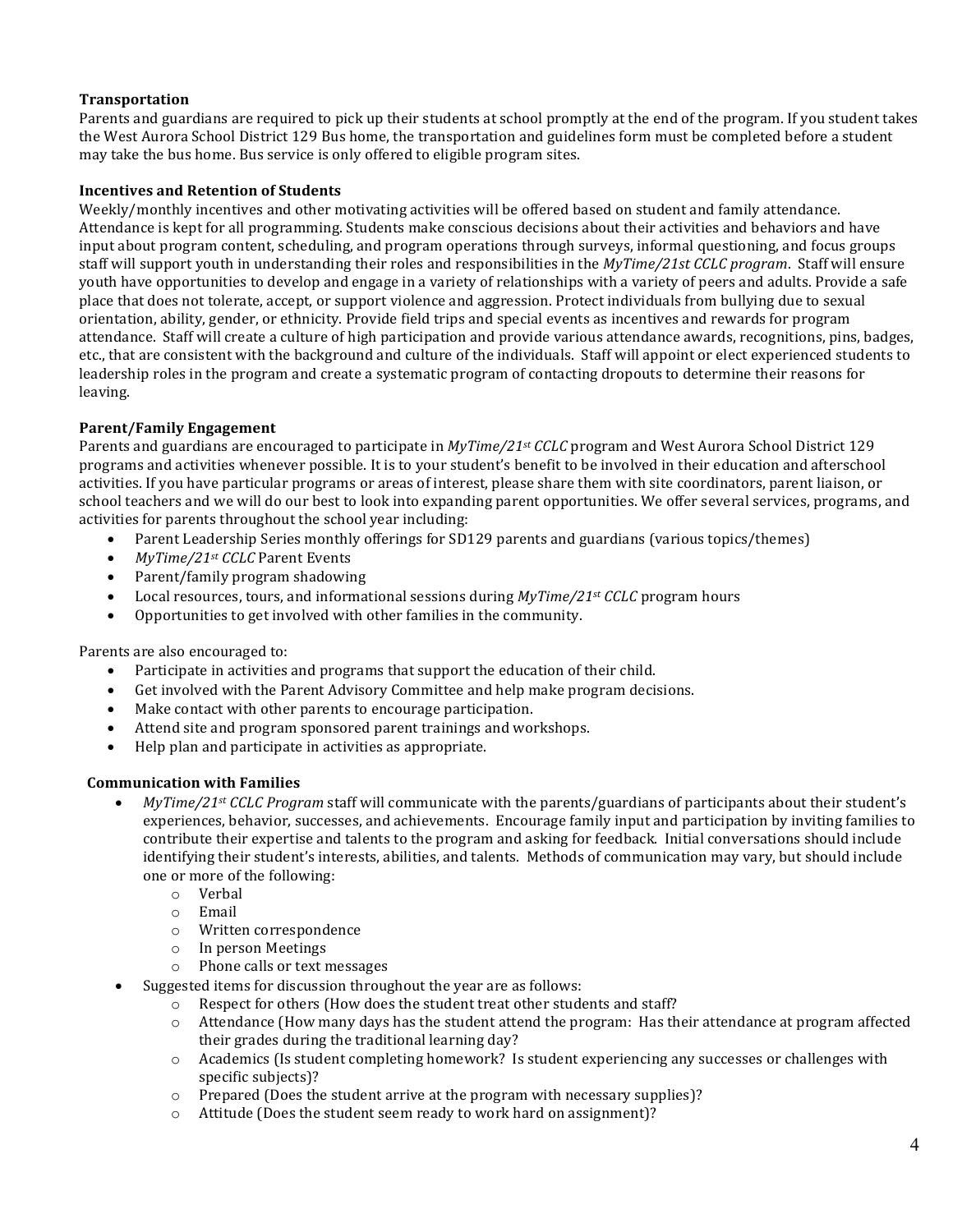Additionally, family newsletters will be distributed, outlining the upcoming month's events and highlighting previous events.

For families who do not speak English as their primary language, publications are also made available in Spanish.

# **Record Keeping Requirements**

In order for our schools to offer 21<sup>st</sup> Century Community Learning Centers after-school programs, we must meet school district, state and federal record-keeping requirements; this involves the collection of information from the student's school records, such as attendance, behavioral referrals, grades, and test scores. In addition, program participants will be asked to complete surveys that ask about their well-being, behavior, and feelings. Student's name and school ID numbers will not be used in data results.

#### **Rules of Conduct/Guidance Policy**

Every student is expected to learn and follow the after-school program rules, which are in accordance with School District Code Conduct as well as the *MyTime/21st CCLC* program Student Behavior Plan.

#### **Student Discipline Policy**

*MyTime/21<sup>st</sup> CCLC Program* is an extension of the school day. Thus, student behavior expectations are the same in the After-school Program as those expected during the regular school hours. Our afterschool program requires a cooperative effort among parents, students, and staff. Disciplinary procedures of the regular school day will be used in the

after-school program. The staff will manage student behavior in the classroom and the *MyTime/21<sup>st</sup> CCLC* Program Site Coordinator and/or Program Director will intervene as needed. In the event that a discipline referral is necessary, the Site Coordinator will complete a behavior write up form which is shared with Program Director, building administrator, and parents. Bus behavior will follow the same rules and expectations as well. A written referral will be made to the Site Coordinator(s) and consequences will be determined accordingly depending upon said disciplinary incident.

#### **Code of Conduct/Student Behavior Policy**

- $\blacksquare$  1st Verbal Warning
- 2<sup>nd</sup> Written warning, Phone call to parent/guardian or inform parent during program dismissal
- $3^{rd}$  Suspension from the program for  $_{\text{#}}$  days, Phone call to parent/guardian  $_{\text{#}}$  4th Student may be dronned from the program Meeting with parent/guardian
- 4<sup>th</sup> Student may be dropped from the program, Meeting with parent/guardian, student, grant director and/or building administrator.

Note: Depending upon the severity of the action at the discretion of the Site Coordinator, a student can be suspended or dropped from the program immediately upon consulting with a building administrator and 21<sup>st</sup> Century Program Director. The Site Coordinator will also monitor student behavior, and according to it, he/she will decide if the student will be allowed to participate in certain activities.

#### • *Zero Tolerance Disciplinary Infractions*

- $\circ$  Committing Acts of a Sexual Nature
- o Violence or Threats against a Staff Member
- $\circ$  Possession of or Use of Weapons
- o Possession of or Use of Drugs/ Alcohol

#### **Photographs**

There may be times when student's name, photographs, writings, artwork, etc. for the purpose of marketing, publicity for program activities (including websites, YouTube, Facebook, and Twitter), and documentation of instructional evaluation are used of the students participating in the after-school program. The material, whole, in part, or composite may be used as the program sees fit in a publication of educational material, promotional articles, websites, and/or for any other lawful purpose.

#### **Withdrawing From the Program**

If you wish to withdraw your student from the after-school program during the year for any reason, please notify the Site Coordinator in the after-school program at your school in writing.

#### **Personal Belongings**

We strongly advise against bringing valuables including cell phones, iPods, electronics and money to the program. The  $MyTime/21^{st}$  *CCLC* program is not responsible for lost, damaged or stolen items. Cell phone usage is not allowed during program hours.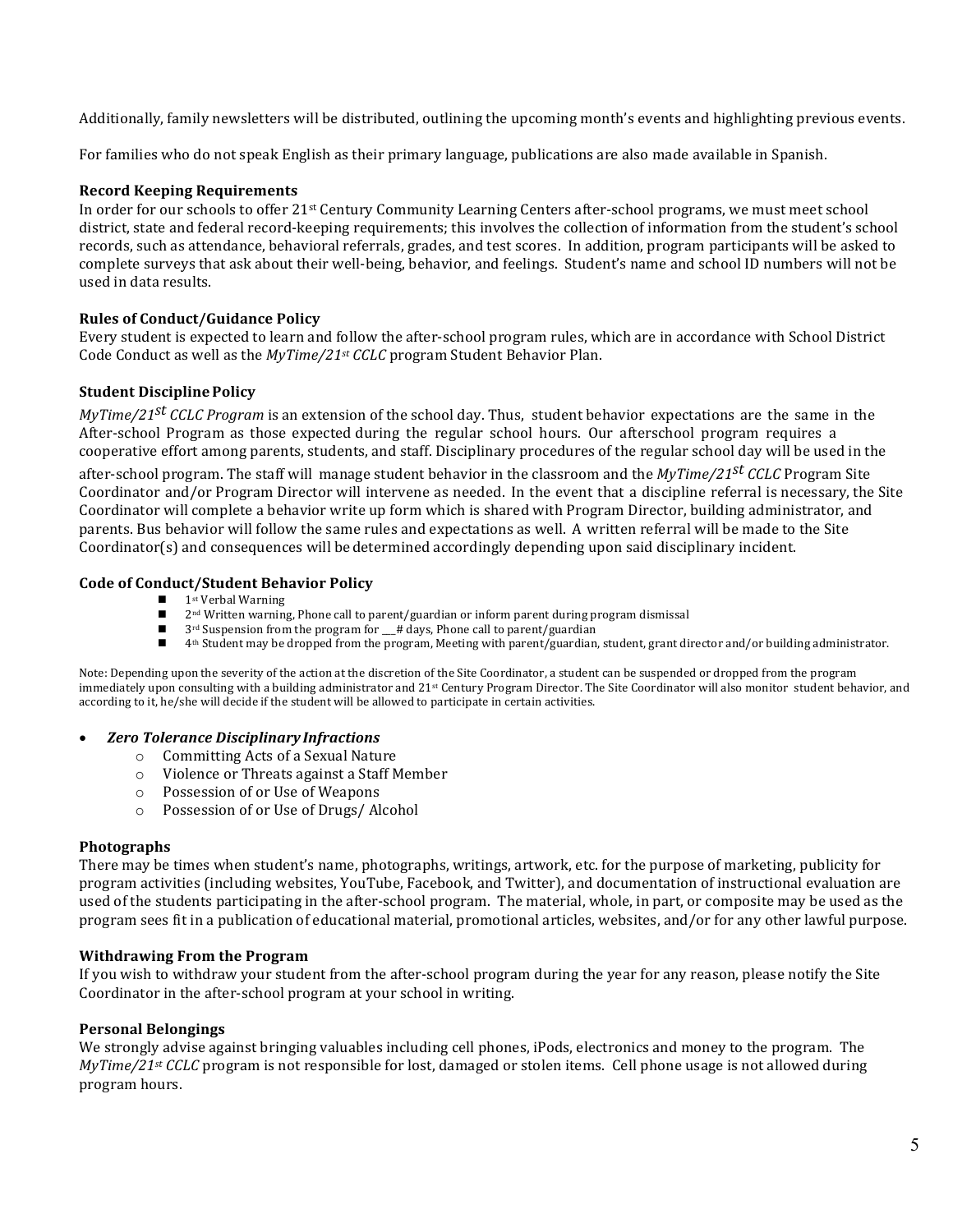# **Fire, Tornado, and Emergencies**

The after-school program will follow each school procedure as designed by the school crisis team. Evacuation plans are posted in every room. Emergencies drills will be practiced during the *MyTime program.* 

# **Cancellation Due to Weather**

When schools close early due to inclement weather, the after-school program will not be held. There may be times when the weather deteriorates toward the end of the school day, and it is up to the School District to decide whether or not to cancel the program. Staff will try to contact as many parents as possible. Parents should discuss early dismissal plans with their students to ensure their safety. Please check School District website for emergency closings at www.sd129.org or visit social media district/school pages for important updates.

# **American Disabilities Act**

In implementing education reform initiatives, public schools and school systems must abide by Section 504 of the Rehabilitation Act of 1973 (Section 504) and Title II of the Americans with Disabilities Act (ADA) which prohibit discrimination on the basis of disability. Section 504 prohibits recipients of federal funds from discriminating on the basis of disability. Title II of the ADA prohibits discrimination on the basis of disability in state and local government services by state and local governmental entities, whether or not they receive federal funds. No student in the after-school program shall be excluded based on his or her gender, race, national origin, color, disability, or age.

# **Non-Discrimination Policy**

It is the policy of the *MyTime/21st CCLC* program to prohibit discrimination against any student on account of race, color, religion, national origin, age, sex, marital status, or disability. If a student believes that an act of discrimination has been directed towards him or her, the student may notify the site coordinator or a building administrator. The notice must be in writing and should contain a statement describing the acts of discrimination and the person or persons charged. Upon receiving notice, the site coordinator or administrator shall interview the student and conduct an investigation as may be required by the circumstances. Upon conclusion of the investigation, a written report shall be prepared which shall include any findings of the investigation to remedy any discrimination determined to have occurred. Any student making a claim of discrimination can, at any time during the investigation procedure, supplement his or her statement of claim with any information that he or she believes supports the claim. No employee of the  $MyTime/21^{st}$  *CCLC* program may discriminate against any student on the basis that such student has made a claim of discrimination.

# **Data Collection**

The *MyTime/21st CCLC* program collaborates with external evaluators for the after-school program. This evaluation involves the collection of information from your student's school records, such as attendance, behavioral referrals, grades, and test scores. In addition, program participants will be asked to complete surveys that ask about their individual well-being, behavior, and feelings. Such information is confidential. Student's names and school ID numbers will NOT be used in reporting. Upon request, a parent may inspect any student survey created by grant evaluators.

# **Confidentiality Agreement**

Students in the West Aurora School District have the right to expect that information about them will be kept confidential by all staff and student leaders. The U.S. Congress has addressed the privacy-related concerns of educators, parents, and students by enacting the Family Educational Rights and Privacy Act (known more commonly as "FERPA") The Illinois School Student Record Act of 1975 and the Mental Health and Development Disabilities Confidentiality Act. Among other provisions, FERPA allows the government to withdraw federal funds from any educational institution, including the above-stated school districts, which disseminates a student's educational records without his or her parent's consent.

# **Religion**

No funds provided pursuant to this program shall be expended to support religious practices, such as religious education, worship, or prayer. The following types of religious activities are prohibited in 21st CCLC programs: Bible verses for handwriting; Praying before snack; Memory exercises with religious verses; Bible trivia; and Spelling religious words.

# **Missing Child Policy**

Sometimes a parent forgets to remind the Site Coordinator of changes in the student's schedule, or a student forgets what to do after-school that day. If your student is scheduled to come to the after-school program, but does not arrive, staff will seek out their whereabouts.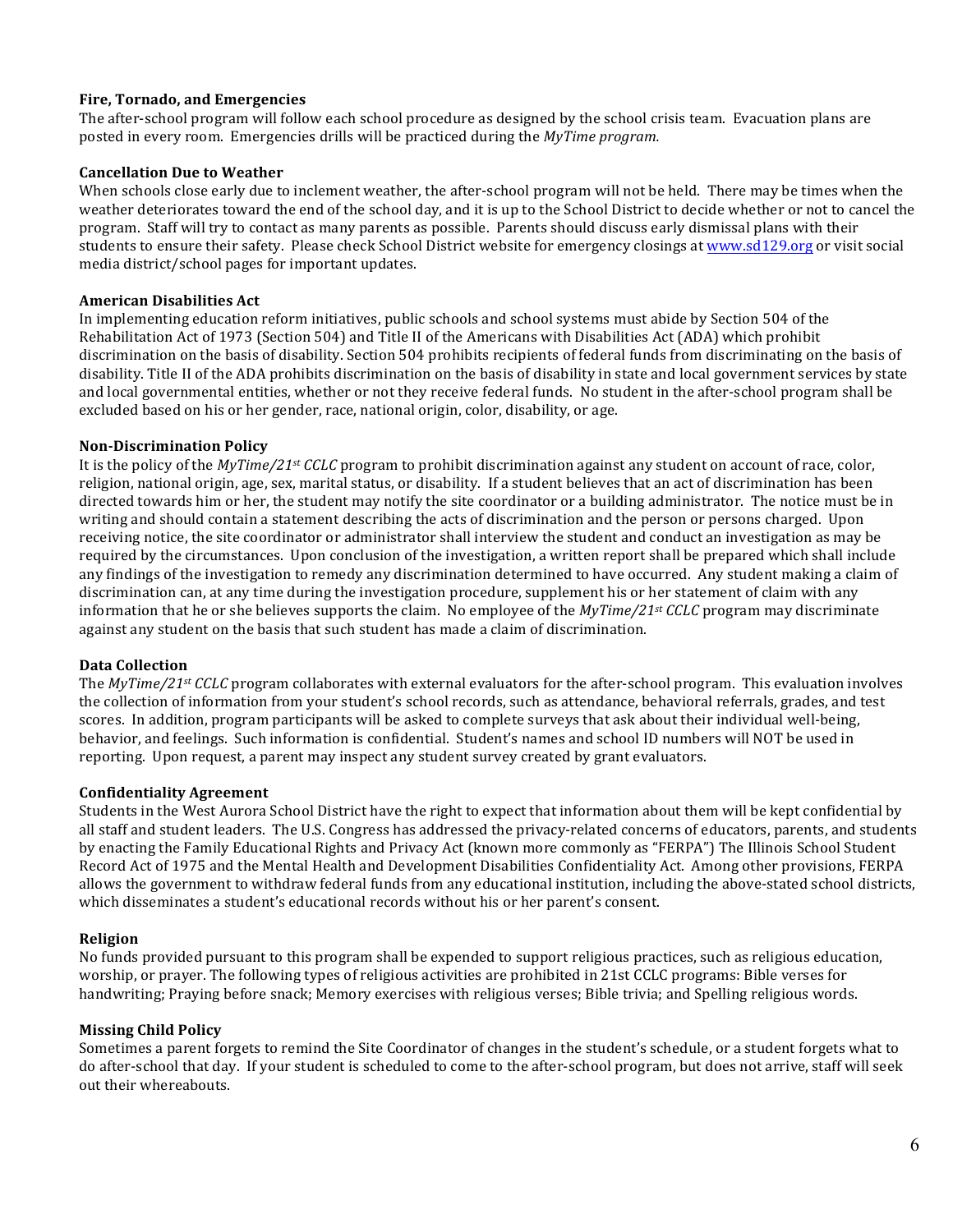**If** we 1) cannot find your child, 2) cannot reach you or your child at home, 3) cannot reach persons listed in the **emergency information you provided, we will report your child as missing to the Aurora Police Department.** This is to ensure student safety and wellbeing.

# **Illness**

If a child has any of the following signs or symptoms of illness,  $he/she$  will be sent home from the after-school program:

- Diarrhea Fever
- Untreated skin infection Difficulty breathing
- Severe coughing The Counting Severe Coughing
- Redness on the eye, obvious discharge, matted eyelashes

The Site Coordinator should be informed of any illness, and if a student is not present due to illness during the school day, the student should NOT attend *MyTime* that afternoon.

# **Medication**

Medications will not be administered by the afterschool staff. This policy includes common and widely used preparations such as aspirin and cold medicines. All medications must be given prior to the program with the exception of Epi-pens and inhalers which must be administered during the after-school program. Epi-pens and Inhalers must be in their original containers with the prescription information. Written permission from the parent and a doctor's note must accompany the medication on the district medication authorization form. The student's name, the name of the medication, and the time and dates to administer the medicine must be identified on the authorization form along with a signature of the parent/guardian and physician. There will be no exceptions to this rule. No designated nurses are on staff during after- school programs.

# **Serious Injury**

If a student is seriously injured or a medical emergency occurs while attending the after-school program, emergency services will be called and the student will be transported to the hospital. Every effort will be made to contact the parent/guardian and/or emergency contact persons listed in the student's file. The emergency information you have provided will be taken to the hospital. It is vital that the emergency contact information is current.

# **Outdoor Play**

Research has shown that students stay healthier when they have daily outdoor play/recreation. Based on this information and state requirements, this will be included in our program on a daily basis, weather permitting. We will limit the amount of time outside when the temperatures are very warm or very cold. If the situation requires, we will adjust outdoor time due to rain, threatening weather, etc. On days that outdoor play is not provided due to these conditions, we will include a time for indoor gross motor activities.

Playground Safety Rules:

The school playground will be used for recreational and physical activities and games. The same behavior and regulations to which student must adhere during regular school hours will be observed during the *MyTime/21st CCLC program.*

# **Mandated Reporting of Child Abuse and Neglect**

All children providers have mandated reporters of suspected child abuse and neglect in the State of Illinois. All staff is trained and mandated reporters of child abuse. The role as a mandated reporter is to inform the Illinois Department of Children  $&$ Family Services when a determined there is reason to believe that a child has been harmed or is in danger of being harmed – physically, sexually, or through neglect- and that a caretaker either committed the harm or should have taken steps to protect the child from harm. Parents will not be told that a report has been filed. The after-school staff must cooperate fully with Child Protective Services representatives when a report is made.

# **Program Sustainability**

One of the most important tasks of the Advisory Council is to establish andfinalize a Sustainability Plan that will ensure that

the *MyTime/21<sup>st</sup> CCLC After-school programand Summer Programs are able to continue to provide the same amount and rigor* of services in later years of the grant term when funding may be decreased and in later years when 21st CCLC funds are no longer available. Parents will be invited to participate in sustainability planning.